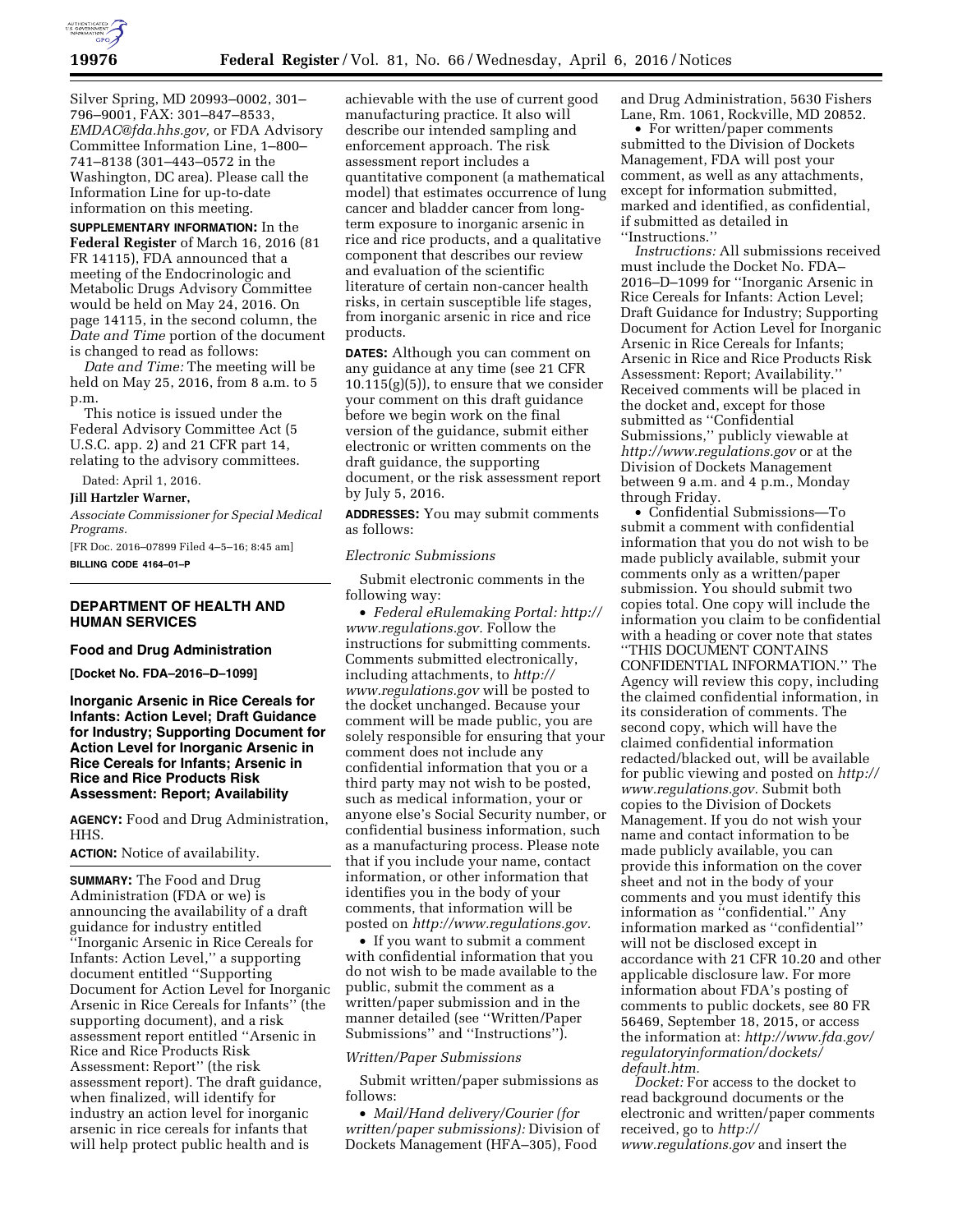docket number, found in brackets in the heading of this document, into the ''Search'' box and follow the prompts and/or go to the Division of Dockets Management, 5630 Fishers Lane, Rm. 1061, Rockville, MD 20852.

Submit written requests for single copies of the draft guidance and the supporting document to the Division of Plant Products and Beverages, Office of Food Safety, Center for Food Safety and Applied Nutrition (HFS–317), Food and Drug Administration, 5100 Paint Branch Pkwy., College Park, MD 20740. Send two self-addressed adhesive labels to assist that office in processing your request. See the **SUPPLEMENTARY INFORMATION** section for electronic access to the draft guidance, supporting document, and risk assessment report.

#### **FOR FURTHER INFORMATION CONTACT:**

Philip L. Chao, Center for Food Safety and Applied Nutrition (HFS–24), Food and Drug Administration, 5100 Paint Branch Pkwy., College Park, MD 20740, 240–402–2378.

### **SUPPLEMENTARY INFORMATION:**

#### **I. Background**

Arsenic is present in the environment as a naturally occurring substance or as a result of contamination from human activity. It is found in water, air (*e.g.,* in dust or particulates), soil, and foods. In foods, arsenic may be present as inorganic arsenic (the primary toxic form of arsenic) or organic arsenic. Exposure to inorganic arsenic is associated with many adverse human health effects, including cancer. FDA has been monitoring the levels of total arsenic in foods for decades, as part of our Total Diet Study, an ongoing survey and analysis of the average American diet (Ref. 1), and our Toxic Elements in Food and Foodware and Radionuclides in Food Program (Ref. 2), but only in recent years has methodology been available to FDA laboratories to readily distinguish between inorganic and organic arsenic in a large number and variety of food samples. Arsenic is inadvertently taken up by plants through pathways for essential or beneficial nutrients, and, compared to other cereals, such as oat, wheat, and barley, rice is much more efficient at arsenic accumulation. In 2011, we increased our testing for arsenic in certain foods. In 2012 and 2013, we released analytical results for approximately 1,300 samples of rice and rice products as part of a major effort to understand and manage arsenic-related risks associated with the consumption of these foods in the United States (Ref. 3). More recently, in April 2016 we released the results of our analysis of

inorganic arsenic in 526 samples collected in 2014; the samples included rice cereals for infants, as well as nonrice infant cereal and other foods commonly eaten by infants and toddlers (Ref. 4).

We have focused on rice and rice products because evidence from FDA's Total Diet Study revealed that arsenic levels, although varying, tend to be higher in these foods than in others, and rice products are common in the average American diet. Collectively, our sampling indicates that the presence of inorganic arsenic varies widely among and within different categories of rice grain and products made from rice grain, ranging from <1 to 545 parts per billion (ppb) inorganic arsenic.

We are announcing the availability of three documents: (1) A draft guidance for industry entitled ''Inorganic Arsenic in Rice Cereals for Infants: Action Level;'' (2) a supporting document referenced in the draft guidance entitled ''Supporting Document for Action Level for Inorganic Arsenic in Rice Cereals for Infants;'' and (3) a risk assessment referenced in the draft guidance entitled ''Arsenic in Rice and Rice Products Risk Assessment: Report.''

In the risk assessment report, we provide quantitative estimates of lung and bladder cancer risk presented by long-term exposure to inorganic arsenic in rice and rice products. We qualitatively address certain non-cancer health risks of exposure to inorganic arsenic in rice and rice products during pregnancy, infancy, and early childhood, periods of high susceptibility to those risks. We also used the mathematical cancer risk model to evaluate the impact of potential mitigation options to reduce the risk. We conducted this risk assessment in consultation with other Federal Agencies, including the National Institute of Environmental Health Science, the FDA National Center for Toxicological Research, and the Environmental Protection Agency. External expert peer review of the risk assessment was conducted; the risk assessment report and peer review documents are available online (Refs. 5, 6, and 7).

The draft guidance identifies an action level for inorganic arsenic in rice cereals for infants of 100 micrograms/  $kilogram (µg/kg)$  or 100 parts per billion (ppb), and identifies FDA's intended sampling and enforcement approach. The supporting document reviews data on inorganic arsenic levels in rice cereals for infants, health effects, and achievability, and explains FDA's rationale for identifying an action level

for inorganic arsenic in rice cereals for infants of  $100 \mu g/kg$ .

We conclude that the  $100 \mu g/kg$  action level will help protect the public health and is achievable with the use of current good manufacturing practice, but we especially welcome comments and information bearing on the achievability and public health benefits and risks of  $100 \mu g/kg$ , as compared with other potential action levels (including no action level). If the guidance is finalized consistent with the draft, we intend to consider the action level of  $100 \mu g/kg$  or 100 ppb inorganic arsenic, in addition to other factors, when considering whether to bring enforcement action in a particular case.

We are issuing the draft guidance consistent with our good guidance practices regulation (21 CFR 10.115). The draft guidance, when finalized, will represent the current thinking of the FDA on this topic. It does not establish any rights for any person and is not binding on FDA or the public. You can use an alternate approach if it satisfies the requirements of the applicable statutes and regulations.

## **II. Electronic Access**

Persons with access to the Internet may obtain the draft guidance and the supporting document at either *[http://](http://www.fda.gov/FoodGuidances) [www.fda.gov/FoodGuidances](http://www.fda.gov/FoodGuidances)* or *[http://](http://www.regulations.gov) [www.regulations.gov.](http://www.regulations.gov)* Use the FDA Web site listed in the previous sentence to find the most current version of the guidance. Persons with access to the Internet may obtain the risk assessment report at *[http://www.fda.gov/Food/](http://www.fda.gov/Food/FoodScienceResearch/RiskSafetyAssessment/ucm485278.htm) [FoodScienceResearch/](http://www.fda.gov/Food/FoodScienceResearch/RiskSafetyAssessment/ucm485278.htm) [RiskSafetyAssessment/ucm485278.htm.](http://www.fda.gov/Food/FoodScienceResearch/RiskSafetyAssessment/ucm485278.htm)* 

### **III. References**

The following references are on display in the Division of Dockets Management (see **ADDRESSES**) and are available for viewing by interested persons between 9 a.m. and 4 p.m., Monday through Friday; they are also available electronically at *[http://](http://www.regulations.gov) [www.regulations.gov.](http://www.regulations.gov)* FDA has verified the Web site addresses, as of the date this document publishes in the **Federal Register**, but Web sites are subject to change over time.

1. U.S. Food and Drug Administration, ''Total Diet Study,'' 2016, (*[http://](http://www.fda.gov/Food/FoodScienceResearch/TotalDietStudy/ucm2006799.htm) [www.fda.gov/Food/FoodScienceResearch/](http://www.fda.gov/Food/FoodScienceResearch/TotalDietStudy/ucm2006799.htm) [TotalDietStudy/ucm2006799.htm](http://www.fda.gov/Food/FoodScienceResearch/TotalDietStudy/ucm2006799.htm)*).

2. U.S. Food and Drug Administration, ''Toxic Elements in Food and Foodware and Radionuclides in Food Program,'' 2016, (*[http://www.fda.gov/downloads/Food/](http://www.fda.gov/downloads/Food/ComplianceEnforcement/ucm073204.pdf) [ComplianceEnforcement/ucm073204.pdf](http://www.fda.gov/downloads/Food/ComplianceEnforcement/ucm073204.pdf)*).

3. U.S. Food and Drug Administration, ''Analytical Results from Inorganic Arsenic in Rice and Rice Products Sampling,'' 2013, (*<http://www.fda.gov/downloads/Food/>*